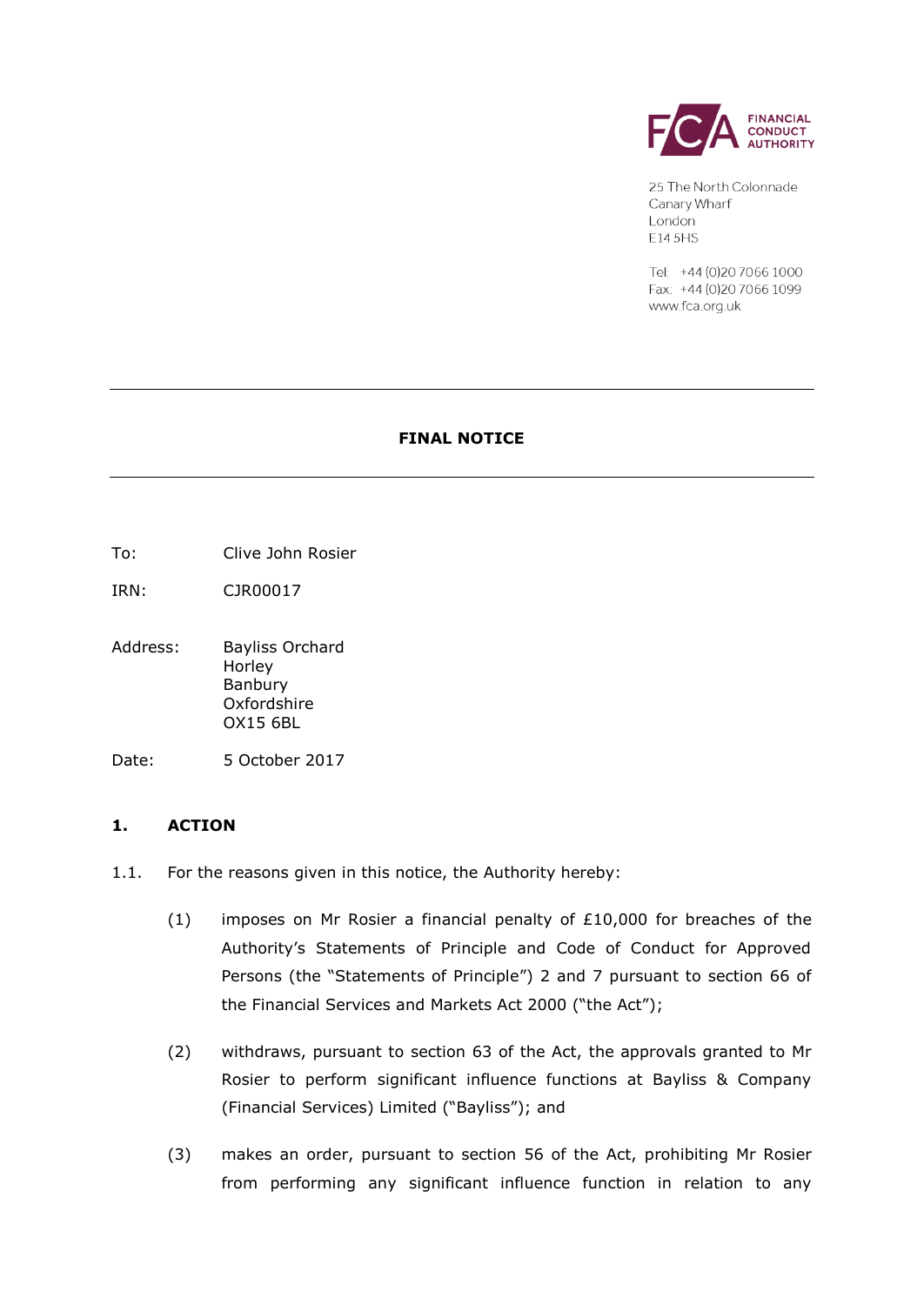regulated activity carried on by any authorised person, exempt person, or exempt professional firm. This order takes effect from 5 October 2017.

## **2. SUMMARY OF REASONS**

- 2.1. Mr Rosier was the sole director and only approved person at Bayliss & Co (Financial Services) Limited ("Bayliss").
- 2.2. The Authority gave Mr Rosier a Decision Notice on 23 May 2013 which notified him that the Authority had decided to impose a financial penalty on him of £10,000, make a order prohibiting him from performing significant influence functions, and withdraw the significant influence approvals granted to Mr Rosier at Bayliss in light of findings that he failed to comply with Statements of Principle 2 and 7 between 7 August 2004 and 25 September 2012.
- 2.3. On 21 June 2013, Mr Rosier referred this Decision Notice to the Upper Tribunal (Tax and Chancery Chamber) ("the Tribunal"). The written decision of the Tribunal was released on 21 May 2015 and can be found on the Tribunal's website at:

[http://www.tribunals.gov.uk/financeandtax/Documents/decisions/Bayliss-Co-](http://www.tribunals.gov.uk/financeandtax/Documents/decisions/Bayliss-Co-Financial-Services-Ltd-Clive-Rosier-v-FCA.pdf)[Financial-Services-Ltd-Clive-Rosier-v-FCA.pdf](http://www.tribunals.gov.uk/financeandtax/Documents/decisions/Bayliss-Co-Financial-Services-Ltd-Clive-Rosier-v-FCA.pdf)

- 2.4. The Tribunal determined that Mr Rosier failed to act with due skill, care and diligence in breach of Statement of Principle 2 and failed to take reasonable steps to ensure that Bayliss complied with the relevant requirements and standards of the regulatory regime in breach of Statement of Principle 7. The Tribunal directed the Authority to impose on Mr Rosier a financial penalty of  $£10,000$  pursuant to section 66 of the Act. The Tribunal also dismissed Mr Rosier's reference in respect of the Authority's decision to make the order prohibiting him from performing significant influence functions, and the withdrawal of his approval to carry out significant influence functions at Bayliss.
- 2.5. Mr Rosier applied for permission from the Court of Appeal to appeal against the decision of the Tribunal. By an order dated 27 January 2016, the Court of Appeal denied that permission having considered Mr Rosier's written submissions. Mr Rosier then applied for an oral hearing of that application. On 14 March 2017, the Court of Appeal refused Mr Rosier's application for permission to appeal.
- 2.6. In light of the above, the Authority has issued this Final Notice.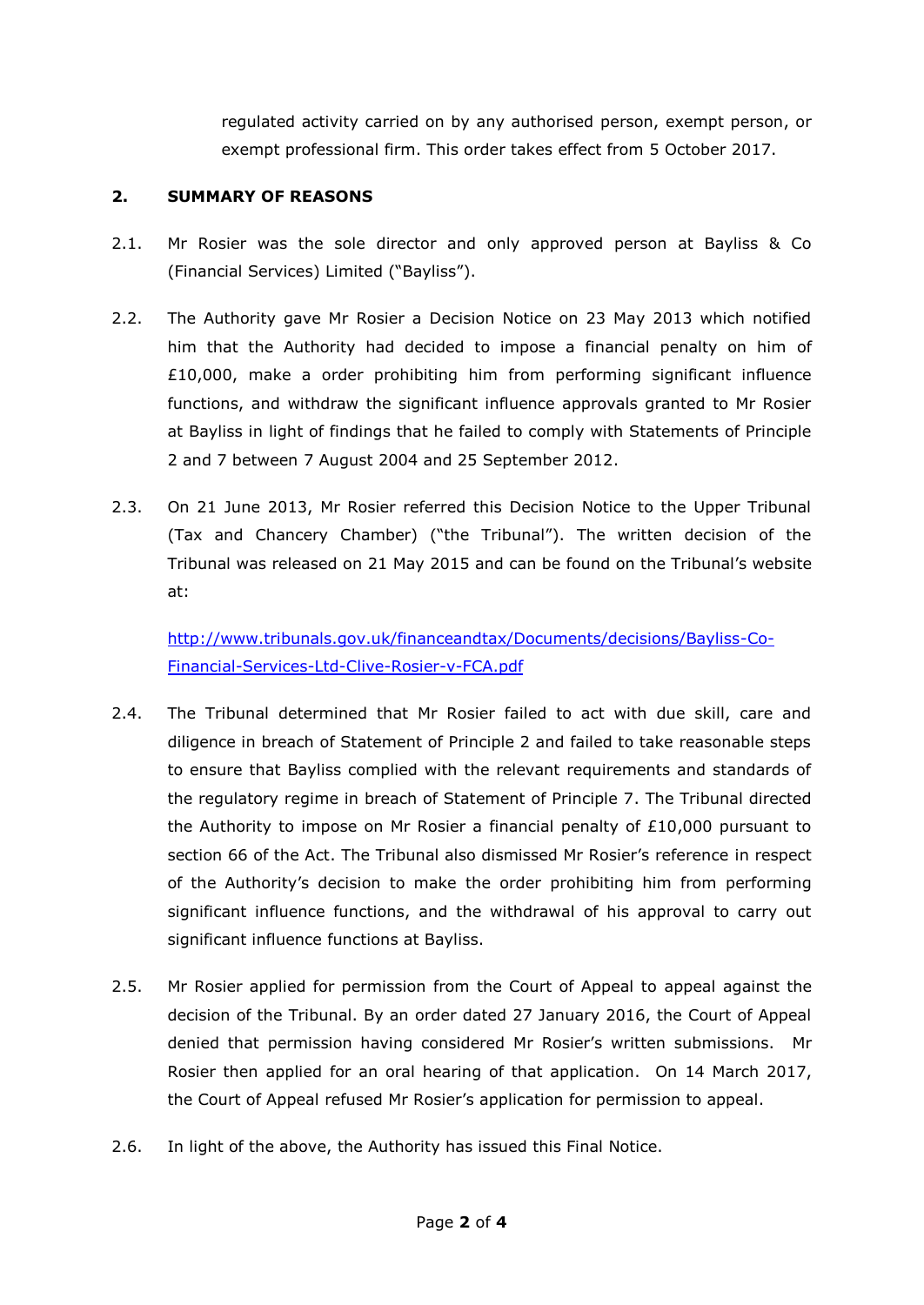## **3. PROCEDURAL MATTERS**

# **Statutory requirement for this notice**

3.1. This Final Notice is given under, and in accordance with, section 390 of the Act.

## **Manner of and time for Payment**

3.2. The financial penalty must be paid in full by Mr Rosier to the Authority by no later than 19 October 2017, 14 days from the date of the Final Notice.

# **If the financial penalty is not paid**

3.3. If all or any of the financial penalty is outstanding on 19 October 2017, the Authority may recover the outstanding amount as a debt owed by Mr Rosier and due to the Authority.

# **Publicity**

- 3.4. Sections 391(4), 391(6) and 391(7) of the Act apply to the publication of information about the matter to which this notice relates. Under those provisions, the Authority must publish such information about the matter to which this notice relates as the Authority considers appropriate. The information may be published in such manner as the Authority considers appropriate. However, the Authority may not publish information if such publication would, in the opinion of the Authority, be unfair to Mr Rosier or prejudicial to the interests of consumers or detrimental to the stability of the UK financial system.
- 3.5. The Authority intends to publish such information about the matter to which this Final Notice relates as it considers appropriate.

### **Authority contacts**

For more information concerning this matter generally, contact Kate Tuckley (direct line: 020 7066 7086) of the Enforcement and Market Oversight Division of the Authority.